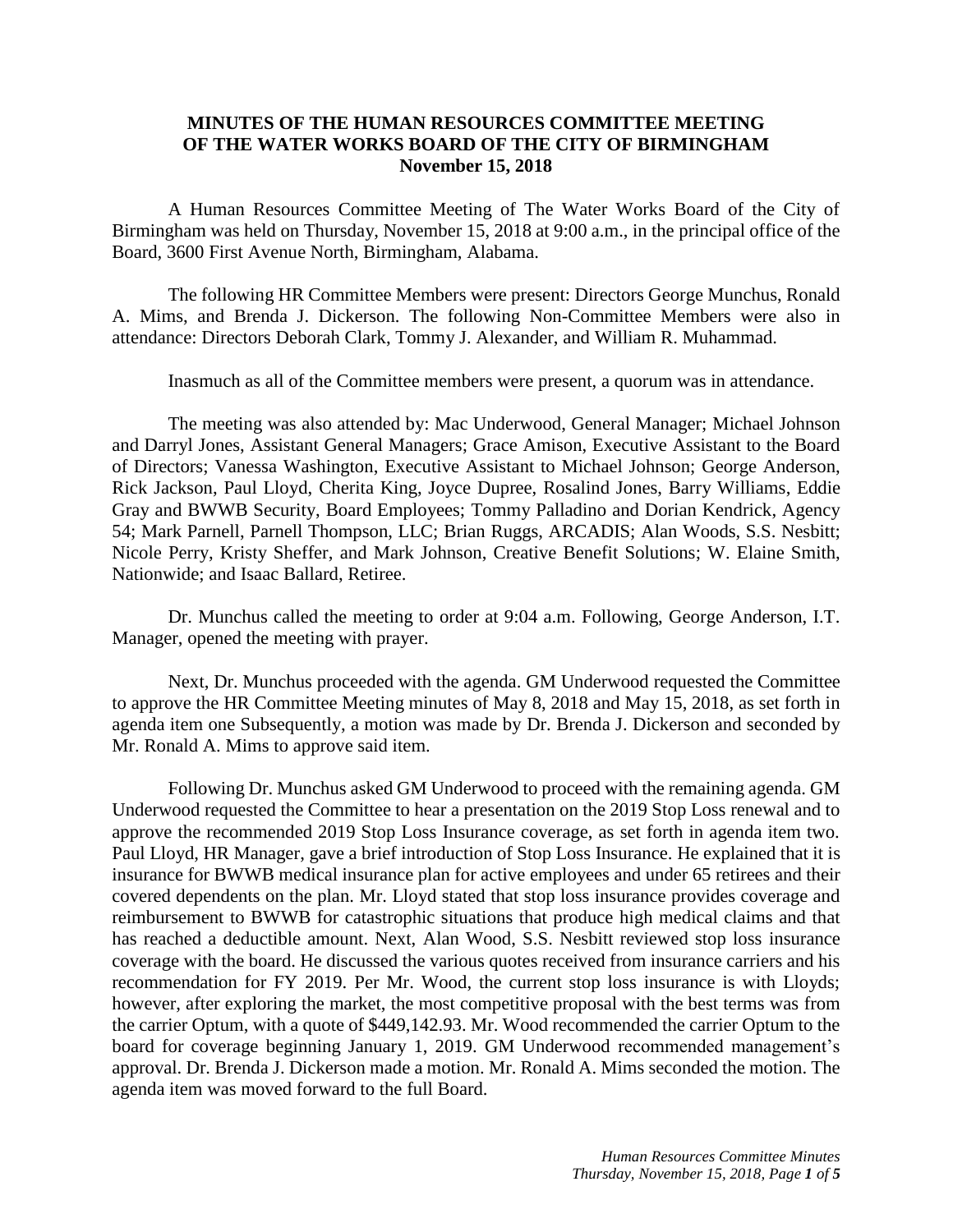Next, GM Underwood requested the Committee to hear a presentation on the 2019 Post 65 Health Insurance renewal and to approve the recommended 2019 Post 65 Health Insurance coverage, as set forth in agenda item three. Paul Lloyd presented information on health insurance renewal for Post 65 retirees. He stated that BWWB offers a fully insured plan. This group of Retirees are provided a Medicare Supplement and a RX Plan. Per Mr. Lloyd, Creative Benefits manages this insurance plan. The insurance carrier for the last few years has been AmWins, and AmWins is being recommended for FY 2019. Mr. Lloyd stated that the premium for FY 2019 did not change much from the FY 2018 premium. He indicated that in 2008, a \$1 million annual cap was placed on the amount BWWB would pay towards providing Post 65 Supplemental insurance. The board absorbed the premium amount for FY 2018 that was over the \$1 million, instead of passing the cost to Retirees. Therefore, the board may also want to pay the additional cost for the FY 2019. GM Underwood stated that another change is that the benefits are being paid out of the fully funded OPEB Plan. Following, he recommended the premium of \$1,036,453.00. Mr. Ronald A. Mims made a motion to move said agenda item to the full Board. Dr. Brenda J. Dickerson seconded the motion. Then, Isaac Ballard, Retiree expressed concerns about a policy that has not been made available to some Post 65 Retirees. GM Underwood explained that exception to the policy was that as of January 1, 2008, anyone with less than 25 years of service or under the age of 65 would not be eligible to receive company paid Post 65 supplemental insurance coverage. He also indicated that the board added the exception to the policy because it reduced the OPEB liability from \$65 million to \$30 million. Director Mims stated there was a need for more communication with the Retirees, which he had asked senior staff to address. He distributed a resolution entitled *Resolution Authorizing a Retiree to Meet with Executive Management and Board regarding pension Plan and Other Post Employment Benefit Matters (a copy of which is on file with the Committee Meeting Book).* Mr. Ronald A. Mims made a motion for the Committee to move the resolution to the full Board. Dr. Brenda A. Dickerson seconded the motion. The Committee moved the agenda item to the full Board. Afterwards, Dr. Munchus distributed a copy of the resolution to Isaac Ballard.

Next, GM Underwood requested the Committee to approve the Amendment to the Services Agreement with Creative Benefits to provide Wellness Coordinator services, as set forth in agenda item four. Paul Lloyd discussed the Wellness Coordinator Services. He stated a Wellness Coordinator would enhance wellness programs. The Coordinator would work with employees to educate and assist them with BWWB's Health and Wellness Programs. Per Mr. Lloyd, the Coordinator would work 12-20 hours a week with a projected annual cost of \$30,0000.00 to \$48,000.00 based on the number of hours worked. Nicole Perry, Creative Benefit Solutions (CBS) consultant discussed the Wellness Coordinator benefits. She indicated that the Coordinator would be a Clinician and focus on BWWB wellness programs by bringing them together. Per Ms. Perry, the Wellness Coordinator would also go into the field. Mark Johnson, CBS, also provided information and answered questions on said item. After much discussion on a Wellness Coordinator, services to be provided, and the impact of reducing insurance and healthcare cost, Director Clark requested CBS to provide a proposed budget on the implementation of the programs. Following, Dr. Brenda A. Dickerson made a motion to move the agenda item to the full Board. Mr. Ronald A. Mims seconded the motion. The agenda item was moved forward to the full Board.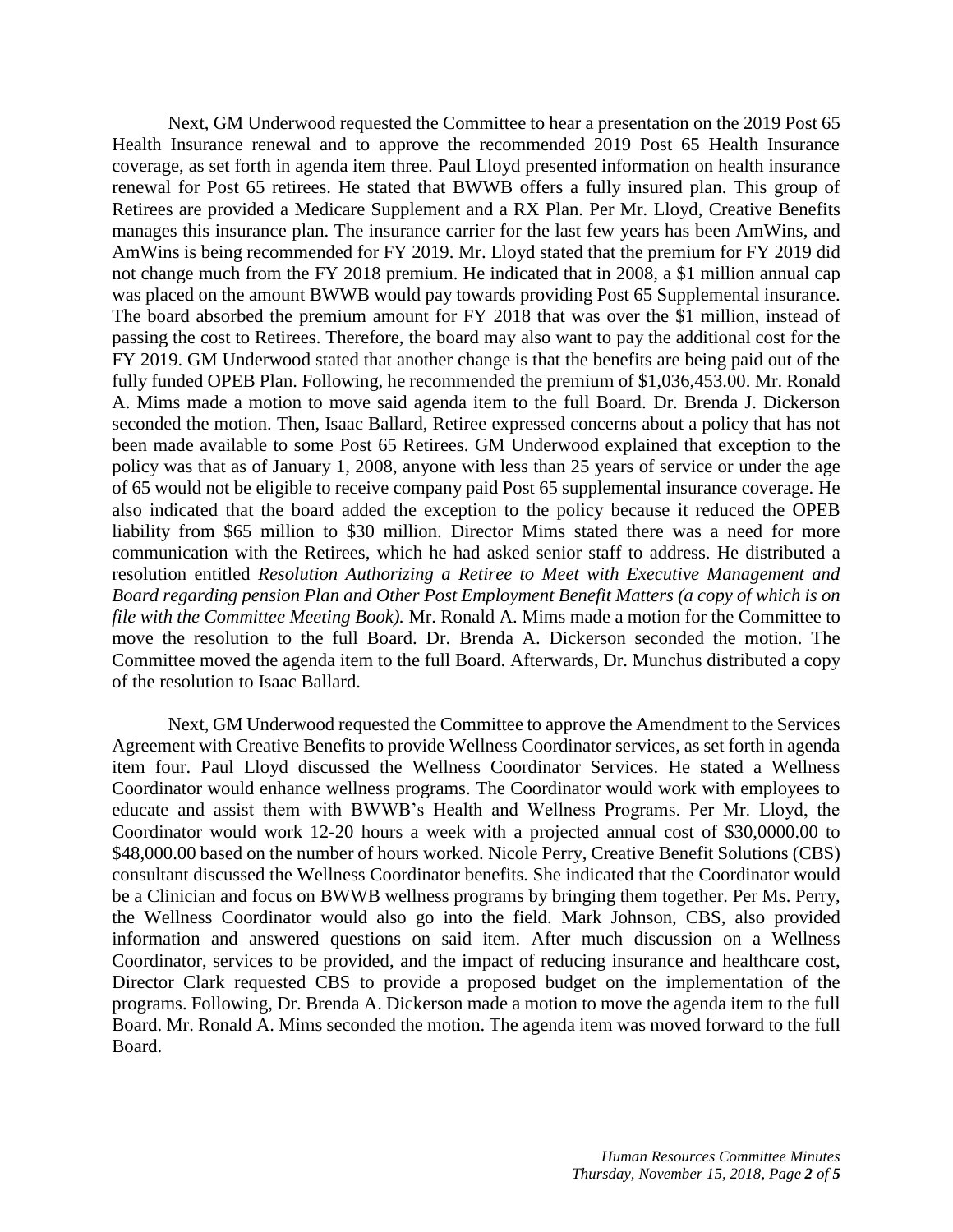Next, GM Underwood requested the Committee to approve the Amendment to the Services Agreement with Abacus Health Solutions, LLC. to provide additional services for the Diabetes Rewards Program, as set forth in agenda item five. Nicole Perry gave an overview on the Diabetes Rewards Program. Per Ms. Perry, the program will provide continuous remote glucose monitoring and enhanced member incentives. Following, Mr. Ronald A. Mims made a motion to move the agenda item to the full Board. Dr. Brenda J. Dickerson seconded the motion. The agenda item was moved forward to the full Board.

Next, GM Underwood requested the Committee to approve the 2018 and 2019 Scope of Services Agreement with Harris, Rothenburg International Inc., d/b/a Humana Wellness to provide the Go365 Wellness Program, as set forth in agenda item six. Paul Lloyd gave an overview of the Go365 Program. Following, Dr. Brenda A. Dickerson made a motion to move the agenda item to the full Board. Mr. Ronald A. Mims seconded the motion. The agenda item was moved forward to the full Board.

Next, GM Underwood requested the Committee to hear a presentation on the Nationwide 457 Deferred Compensation Fixed Annuity Contract and to approve one of the available options being provided by Nationwide starting in 2019, as set forth in agenda item seven. Paul Lloyd gave an introduction on said agenda item. Per Mr. Lloyd, the Nationwide 457 Plan, which is a deferred comp plan, allows employees to set aside pre-tax money for retirement. He stated that the Nationwide fixed account investment option is changing, and the company has been presented with options to choose from going forward. GM Underwood clarified that the money in this fixed account is employee's not BWWB's money. Following, Elaine Graham Smith, Nationwide, reviewed the options with the board members. There were three guaranteed minimum interest rate options presented and discussed. She advised the board that if no decision is made, the participation allocation will be placed in the existing default investment alternative. Then, GM Underwood explained that the decision had to be made for the employees as a group. Per GM Underwood, the Employee Association would like to go with option  $3(A)$  which is also management's recommendation. Dr. Dickerson asked Ms. Smith her recommendation. Ms. Smith stated her recommendation was for option one. Afterwards, the Committee agreed to management's recommendation of choosing option 3A. Dr. Munchus asked for a motion. Mr. Ronald A. Mims made a motion to move item to full board. Dr. Brenda J. Dickerson seconded the motion. The agenda item was moved forward to the full Board. Dr. Dickerson left the meeting at 10:31 a.m. and returned at 10:32 a.m.

Next, GM Underwood requested the Committee to review the Longevity Policy, as set forth in agenda item eight. Dr. Munchus asked to be informed on the longevity policy discussion and left the meeting at 10:32 a.m. Director Muhammad asked to discuss the item at another time, based upon the nature of the topic and because the item was being presented at the end of the meeting. Mr. Ronald A. Mims made a motion to table said item. Dr. Dickerson seconded the motion. Thus, the Longevity Policy was tabled to be discussed later.

Next, GM Underwood requested the Committee to hear a presentation on the Employee Job Transition for Injury / Medical Reasons policy (Section 5.6 Employee Handbook), as set forth in agenda item nine. Director Muhammad left the meeting at 10:35 a.m. Paul Lloyd presented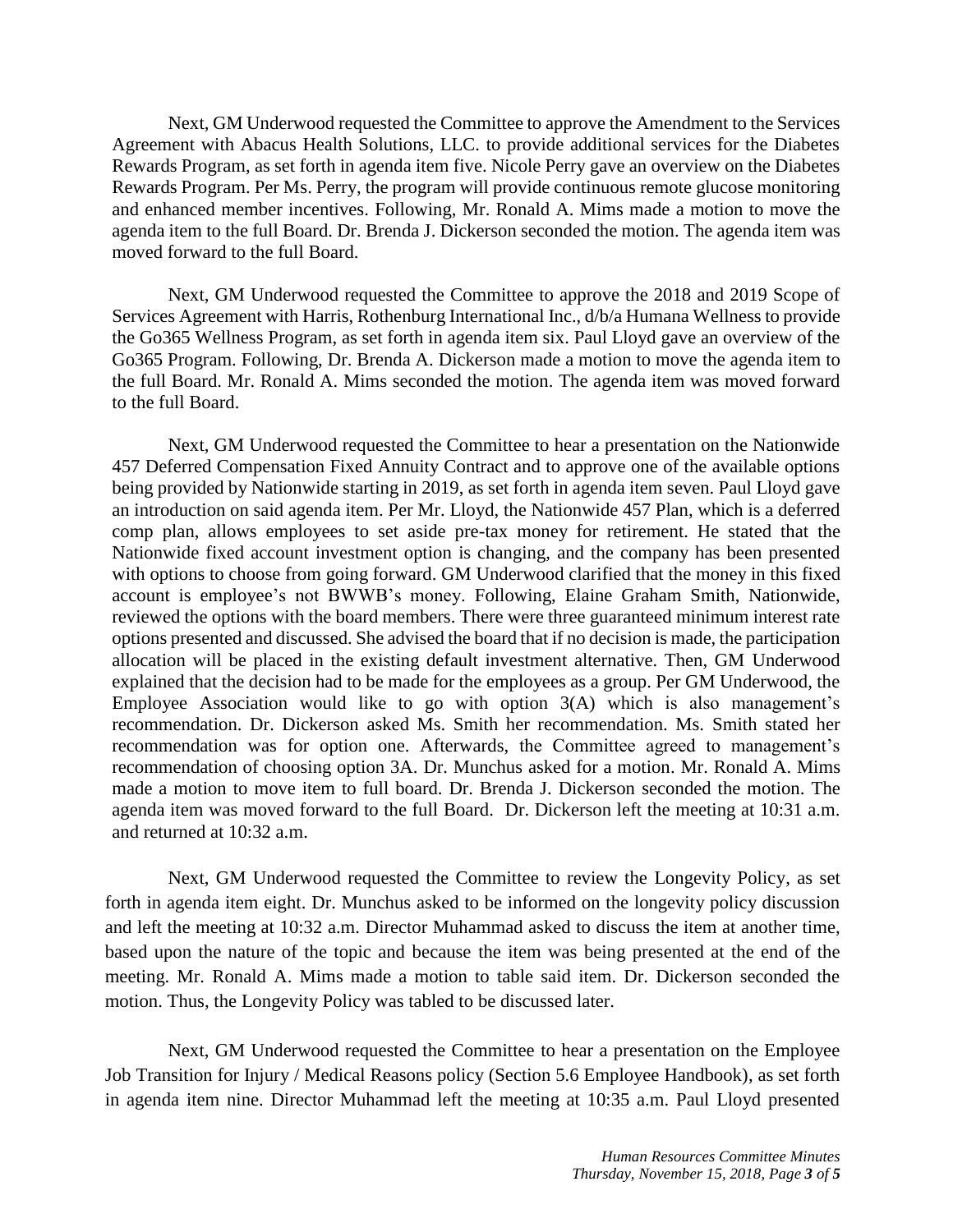information on the topic. He reminded the Committee that at the previous HR Committee Meeting the Employee Job Transition for Injury/Medical Reasons Policy was reviewed. There was an employee that fell below the policy; therefore, a decision was made at that time to stay the policy to extend the time frame to prevent the employee from losing his/her job. A handout was distributed entitled *5.6 Employee Job Transition for Injury/Medical Reason (a copy of which is on file with the Committee Meeting Book).* Mr. Lloyd reviewed the red lined changes on said handout and explained the old policy compared to the new proposed policy. Director Muhammad returned to the meeting at 10:37 a.m. Mr. Lloyd discussed grade positions and the process under the new policy. Next, Chairman Alexander asked a question about raises. Attorney Parnell provided clarification on the old policy as opposed to the new proposed policy. There was much discussion among the group regarding the bonuses, surveys, salary administration plan, and training to educate the employees. Director Clark expressed her concerns with changing a policy for one person. Attorney Parnell indicated that the policy should not be changed for one employee; however, it is the employee's situation that brought the issue to attention. Dr. Dickerson recommended reviewing the Policy more, before moving the item to the board. Then, the discussion concluded.

Subsequently, agenda item ten under new business, Director Clark stated she is still receiving phone calls relative to Customer Service. A caller was having issues getting water service, because she was told BWWB does not service the area and no other information was communicated to the customer. GM Underwood stated he would make sure the customer's issue got handled today. Next, Dr. Dickerson asked for an update on the investigation of overtime taken from employees' pension hired after 2008. GM Underwood stated he would provide it at the next HR Committee meeting. Paul Lloyd gave a brief update on the status which has been divided into the following three group of employees: active employees (largest group) with an reimbursement impact to the employees of \$31,000.00, employees that were employed at BWWB in 2008 but has left/terminated will owe BWWB and have a credit impact to BWWB of \$38,000.00, and the rehired employees (smallest group) employed prior 2008 then left and returned under a new plan; therefore there will be more of a manual effort to determine the amount owed. Next, Director Muhammad indicated that the Innovation Award was investigated, and it was determined that there was no wrong intended. GM Underwood clarified that it is a situation that occurred during the spring where the Innovation Award was paid to three employees before being approved by the Board. It was brought forward at the HR Committee whom decided not to take any action at the time. The issue was being investigated to ensure the issue had been handled properly. The money was paid back by the employees. Per Director Muhammad, the employees that were awarded the award did not do anything wrong. The issue was that the Board must approve money before being paid. Director Mims made a motion to reissue checks to the employees, because they were not at fault and should not be penalized. Attorney Mark Parnell explained to the board members that when awarding bonuses, an employee cannot just be given the bonus (award), the board members must decide if the employees qualify under the policy it pertains too. Director Clark asked that the HR Committee review the Innovation Award and make a recommendation. There was also discussion that an